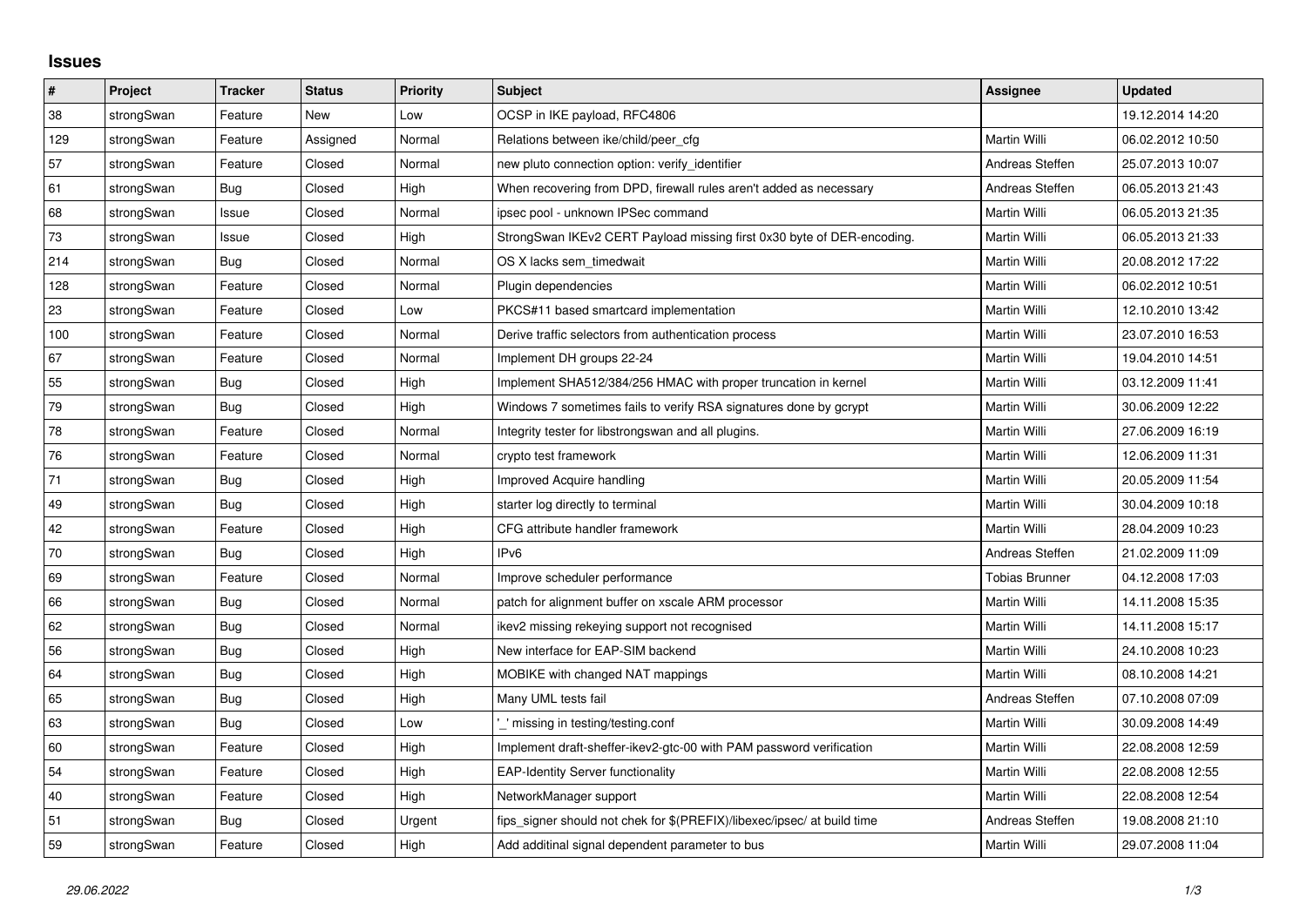| #              | Project    | <b>Tracker</b> | <b>Status</b> | <b>Priority</b> | <b>Subject</b>                                               | Assignee              | <b>Updated</b>   |
|----------------|------------|----------------|---------------|-----------------|--------------------------------------------------------------|-----------------------|------------------|
| 58             | strongSwan | <b>Bug</b>     | Closed        | Normal          | Please fix bashism in /src/ipsec/ipsec.in                    | Martin Willi          | 16.07.2008 09:08 |
| 52             | strongSwan | Bug            | Closed        | High            | Migrate ESP sequence number in update_sa                     | <b>Tobias Brunner</b> | 25.06.2008 08:40 |
| 53             | strongSwan | Bug            | Closed        | Normal          | Printf handler for proposal t                                | Martin Willi          | 12.06.2008 14:23 |
| 46             | strongSwan | Feature        | Closed        | High            | DNS resolving for hosts in ike_cfg                           | Martin Willi          | 09.06.2008 09:34 |
| 25             | strongSwan | Feature        | Closed        | High            | alternative crypto implementation                            | Martin Willi          | 31.05.2008 09:49 |
| 50             | strongSwan | Bug            | Closed        | High            | plutostderrlog option missing                                | Martin Willi          | 11.05.2008 10:10 |
| 37             | strongSwan | Feature        | Closed        | High            | Hash and URL support for IKEv2                               | <b>Tobias Brunner</b> | 18.04.2008 13:38 |
| 48             | strongSwan | Feature        | Closed        | High            | Parallel trustchain verification                             | Martin Willi          | 16.04.2008 11:33 |
| 47             | strongSwan | Feature        | Closed        | High            | <b>RNG API</b>                                               | Martin Willi          | 16.04.2008 11:27 |
| 41             | strongSwan | Feature        | Closed        | High            | CFG attribute provider framework                             | Martin Willi          | 16.04.2008 11:24 |
| 44             | strongSwan | Bug            | Closed        | Normal          | multiple copies of ca certificate in cache                   |                       | 07.04.2008 10:51 |
| 43             | strongSwan | <b>Bug</b>     | Closed        | High            | missing certificate_identity in SQL database causes segfault | Martin Willi          | 07.04.2008 10:08 |
| 45             | strongSwan | Bug            | Closed        | High            | Failure to open SQLite database crashes charon               | Martin Willi          | 07.04.2008 09:16 |
| 36             | strongSwan | Bug            | Closed        | High            | strongswan-4.2.0 does not compile with uclibe                | Martin Willi          | 04.04.2008 13:51 |
| $\overline{7}$ | strongSwan | Feature        | Closed        | High            | Relational database configurations/credentials               | Martin Willi          | 02.04.2008 16:30 |
| $30\,$         | strongSwan | Feature        | Closed        | High            | Certificate caching                                          | Martin Willi          | 02.04.2008 14:50 |
| 35             | strongSwan | Bug            | Closed        | High            | ikev2/ocsp-no-signer-cert scenario segfaults                 | Martin Willi          | 02.04.2008 09:45 |
| 34             | strongSwan | Bug            | Closed        | High            | ikev2/multi-level-ca-loop segfaults                          | Martin Willi          | 31.03.2008 09:19 |
| 26             | strongSwan | Bug            | Closed        | High            | Port all tools to new crypto/credential APIs                 | Martin Willi          | 21.03.2008 18:04 |
| 33             | strongSwan | Bug            | Closed        | High            | ikev2/crl-revoked scenario broken                            | Martin Willi          | 19.03.2008 19:02 |
| 31             | strongSwan | Bug            | Closed        | High            | ikev2/rw-eap-aka-rsa scenario fails                          | Martin Willi          | 19.03.2008 15:25 |
| 32             | strongSwan | Bug            | Closed        | High            | ikev2/rw-no-idr scenario fails                               | Martin Willi          | 19.03.2008 11:13 |
| 22             | strongSwan | Feature        | Closed        | High            | OCSP support                                                 | Martin Willi          | 10.03.2008 18:41 |
| 21             | strongSwan | Feature        | Closed        | High            | CRL support                                                  | Martin Willi          | 10.03.2008 18:40 |
| 24             | strongSwan | Feature        | Closed        | High            | Update doxygen documentation                                 | <b>Martin Willi</b>   | 22.02.2008 16:07 |
| 28             | strongSwan | Bug            | Closed        | Low             | 'make install' fails if 'sysconfdir' does not exist.         | Andreas Steffen       | 22.02.2008 15:54 |
| 29             | strongSwan | Bug            | Closed        | Low             | 'make install' fails if 'sysconfdir' does not exist.         | Andreas Steffen       | 22.02.2008 15:53 |
| 27             | strongSwan | Feature        | Closed        | High            | Create a database API                                        | Martin Willi          | 19.02.2008 15:16 |
| 20             | strongSwan | Feature        | Closed        | High            | Pluggable fetcher plugins                                    | Martin Willi          | 18.02.2008 09:58 |
| 16             | strongSwan | Feature        | Closed        | High            | Generic plugin architecture                                  | Martin Willi          | 15.02.2008 09:37 |
| 13             | strongSwan | Feature        | Closed        | High            | Implement a modular credential framework                     | Martin Willi          | 15.02.2008 09:36 |
| 17             | strongSwan | Feature        | Closed        | High            | Pluggable crypto modules                                     | Martin Willi          | 15.02.2008 09:36 |
| 19             | strongSwan | Feature        | Closed        | High            | Include EAP-MD5 into trunk                                   | Martin Willi          | 13.12.2007 09:48 |